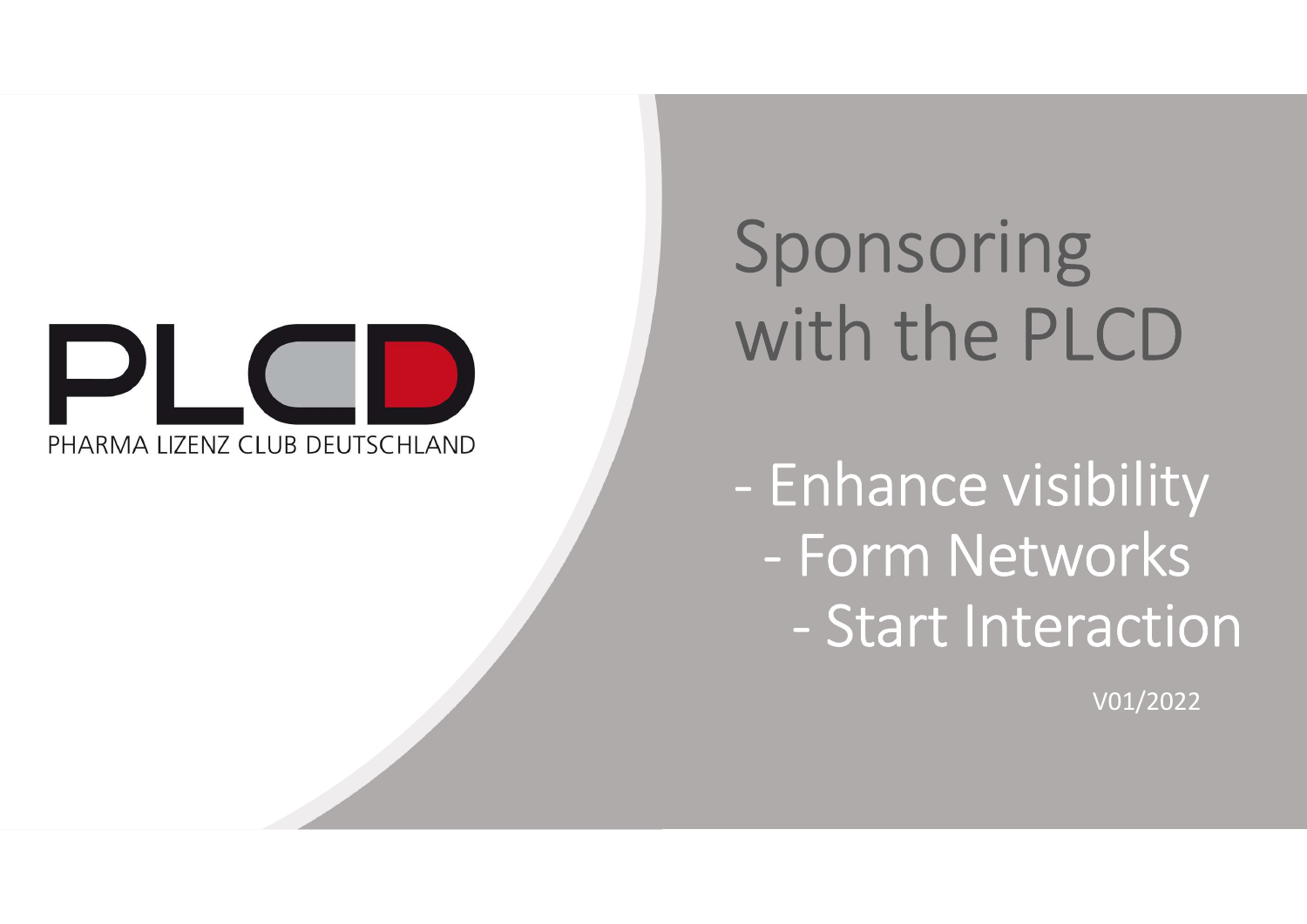# With 600 p<br>
With 600 p<br>
Deutschlar<br>
pharmaceus<br>
Since 1999<br>
the PLOD b<br>
managers<br>
since 1999<br>
the PLOD b<br>
managers<br>
strever to participate<br>
and to participate<br>
and to participate<br>
and to participate<br>
collaborati<br>
collabora

With 600 permanent members the Pharma-Lizenz-Club<br>Deutschland (PLCD) is one of the largest and most active<br>pharmaceutical business development networks in the world.<br>Since 1999 and with a distinct focus on licensing and M& With 600 permanent members the Pharma-Lizenz-Club<br>Deutschland (PLCD) is one of the largest and most active<br>pharmaceutical business development networks in the world.<br>Since 1999 and with a distinct focus on licensing and M&

With 600 permanent members the Pharma-Lizenz-Club<br>Deutschland (PLCD) is one of the largest and most active<br>pharmaceutical business development networks in the world.<br>Since 1999 and with a distinct focus on licensing and M& With 600 permanent members the Pharma-Lizenz-Club<br>Deutschland (PLCD) is one of the largest and most active<br>pharmaceutical business development networks in the world.<br>Since 1999 and with a distinct focus on licensing and M& With 600 permanent members the Pharma-Lizenz-Club<br>Deutschland (PLCD) is one of the largest and most active<br>pharmaceutical business development networks in the world.<br>Since 1999 and with a distinct focus on licensing and M& With 600 permanent members the Pharma-Lizenz-Club<br>Deutschland (PLCD) is one of the largest and most active<br>pharmaceutical business development networks in the world.<br>Since 1999 and with a distinct focus on licensing and M& networking.

With 600 permanent members the Pharma-Lizenz-Club<br>Deutschland (PLCD) is one of the largest and most active<br>pharmaceutical business development networks in the world.<br>Since 1999 and with a distinct focus on licensing and M& With 600 permanent members the Pharma-Lizenz-Club<br>Deutschland (PLCD) is one of the largest and most active<br>pharmaceutical business development networks in the world.<br>Since 1999 and with a distinct focus on licensing and M& With 600 permanent members the Pharma-Lizenz-Club<br>Deutschland (PLCD) is one of the largest and most active<br>pharmaceutical business development networks in the world.<br>Since 1999 and with a distinct focus on licensing and M& With 600 permanent members the Pharma-Lizenz-Club<br>Deutschland (PLCD) is one of the largest and most active<br>pharmaceutical business development networks in the world.<br>Since 1999 and with a distinct focus on licensing and M& With 600 permanent members the Pharma-Lizenz-Club<br>Deutschland (PLCD) is one of the largest and most active<br>pharmaceutical business development networks in the world.<br>Since 1999 and with a distinct focus on licensing and M& With 600 permanent members the Pharma-Lizenz-Club<br>Deutschland (PLCD) is one of the largest and most active<br>pharmaceutical business development networks in the world.<br>Since 1999 and with a distinct focus on licensing and M& meeting. pharmaceatical business development inctworks in the world.<br>Since 1999 and with a distinct focus on licensing and M&A,<br>the PLCD became the key platform for business development<br>managers and executives in Germany to meeting Since 1999 and with a distinct focus on licensing and M&A,<br>the PLCD became the key platform for business development<br>managers and executives in Germany to meeting, sharing<br>networking.<br>Twice yearly our members get actively since 1250 and with a distinct foces on incertioning data class.<br>The PLCD became the key platform for business development<br>managers and executives in Germany to meeting, sharing<br>networking.<br>Twice yearly our members get act ince incertion the very plation in the basiness acceleptine.<br>
In analgers and executives in Germany to meeting, sharing<br>
Twice yearly our members get actively together to catch-up,<br>
to participate in peer to peer seminars, managers and executives in derinary to meeting, sharing<br>networking.<br>Twice yearly our members get actively together to catch-up,<br>to participate in peer to peer seminars, round table discussions<br>and to participate plenary se Form of the members get activery regentive to earthy or members and to participate in peer to peer seminars, round table discussions and to participate plenary session. Most of the decision- and deal makers in Germany meet

networks.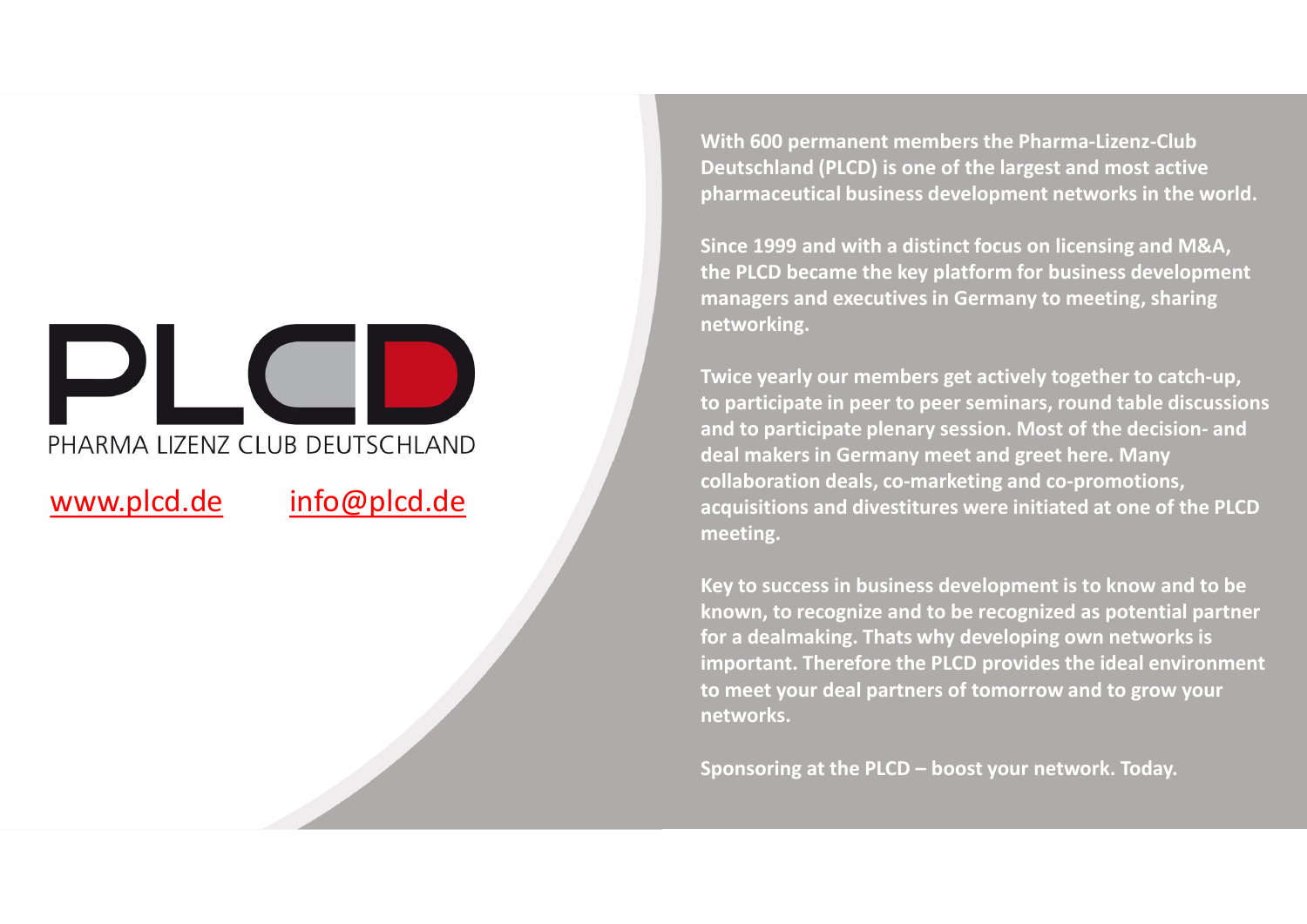

### Why sponsoring the PLCD? Why sponsoring the Why sponsoring the<br>PLCD?<br>Set visible and recognized with business development<br>executives and decsion makers to create an opportunity<br>for personal follow-up<br>Use the platform to communicate your company objective,<br>products o **Why sponsoring the CDP**<br> **PLCDP**<br> **EXECUPP**<br> **EXECUPP**<br> **EXECUPP**<br> **EXECUPPP**<br> **EXECUTEDPP**<br> **EXECUTEDPPP**<br> **EXECUTEDPPP**<br> **EXECUTEDPPERENT OF PERSONAL FORMAL FORMAL FORMAL FORMATION**<br>
2. Use the platform to communicate y Why sponsoring the<br>
PLCD?<br>
2. Get visible and recognized with business development<br>
executives and decsion makers to create an opportunity<br>
for personal follow-up<br>
2. Use the platform to communicate your company objective, Why Sponsoring the<br>PICD?<br>Get visible and recognized with business development<br>executives and decsion makers to create an opportunity<br>for personal follow-up<br>Use the platform to communicate your company objective,<br>products o

- **3.** Stay on top of mind by leaving an impression due to active engagement in the conference and poportunity for personal follow-up<br>3. Use the platform to communicate your company objective, products or services or image t examples and recognized with business development<br>executives and decsion makers to create an opportunity<br>for personal follow-up<br>Use the platform to communicate your company objective,<br>products or services or image to every
- 
-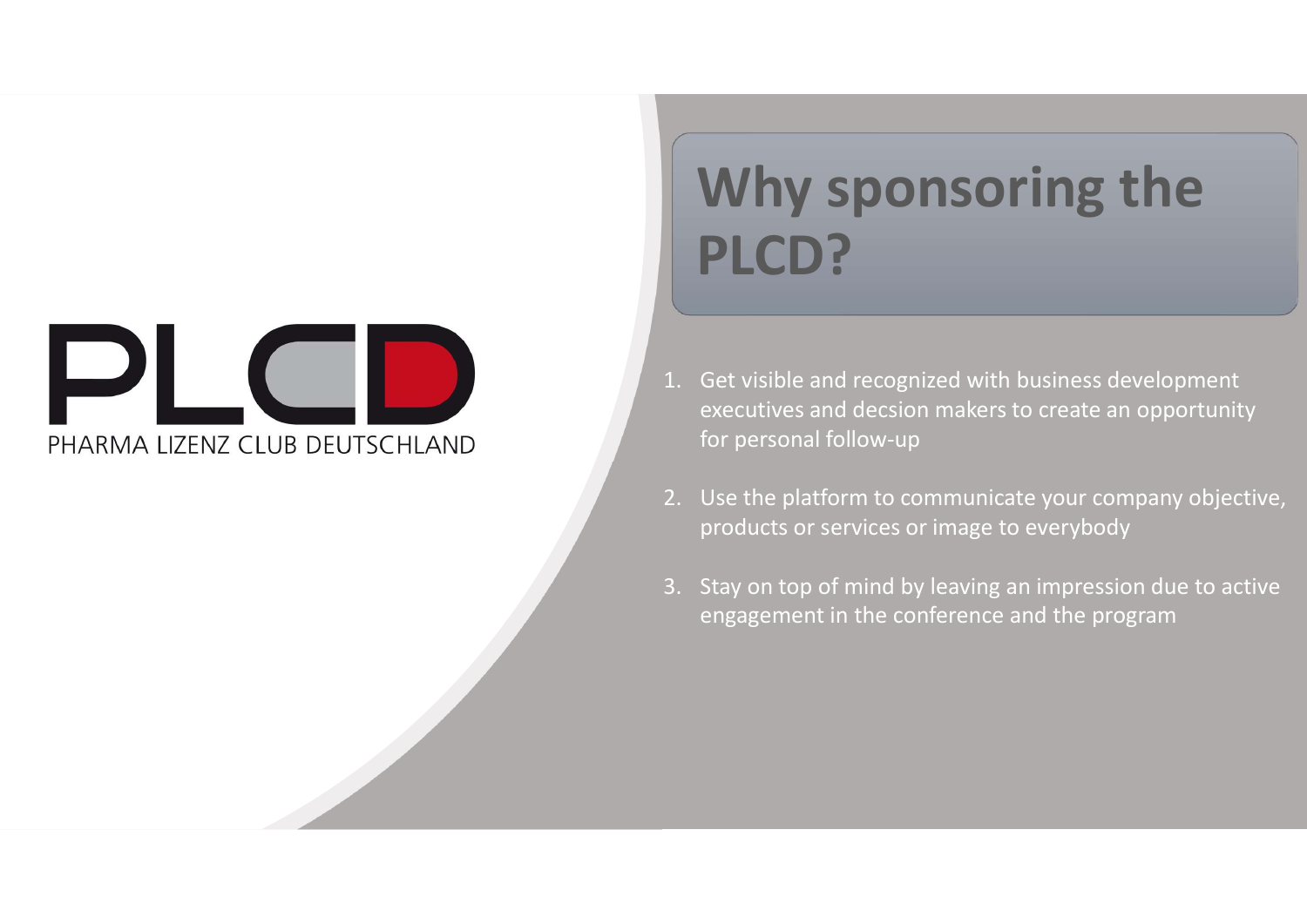## PHARMA LIZENZ CLUB DEUTSCHLAND

#### Sponsoring tools

#### One concept in every sponsoring category

#### 1. "Information dropping"

**Sponsoring tools<br>
Sponsoring tools**<br>
One concept in every sponsoring category<br>
1. "Information dropping"<br>
Make your company information available, visible and<br>
distribute it with the conference materials<br>
2. Mentioning an **Sponsoring tools**<br>
One concept in every sponsoring category<br>
1. "Information dropping"<br>
Make your company information available, visible and<br>
distribute it with the conference materials<br>
2. Mentioning and visibility<br>
Ment

**Sponsoring tools**<br> **Sponsoring category**<br> **1. "Information dropping"**<br>
Make your company information available, visible and<br>
distribute it with the conference materials<br> **2. Mentioning and visibility**<br>
Mentioning of the s **Sponsoring tools**<br>
One concept in every sponsoring category<br>
1. "Information dropping"<br>
Make your company information available, visible and<br>
distribute it with the conference materials<br>
2. Mentioning and visibility<br>
Ment **SPOOTES THES TOOTS**<br>
One concept in every sponsoring category<br>
1. "Information dropping"<br>
Make your company information available, visible and<br>
distribute it with the conference materials<br>
2. Mentioning and visibility<br>
Me **One concept in every sponsoring category**<br> **1. "Information dropping"**<br>
Make your company information available, visible and<br>
distribute it with the conference materials<br> **2. Mentioning and visibility**<br>
Mentioning of the **One concept in every sponsoring category**<br> **1.** "Information dropping"<br>
Make your company information available, visible and<br>
distribute it with the conference materials<br> **2. Mentioning and visibility**<br>
Mentioning of the **One concept in every sponsoring categor<br>
1. "Information dropping"<br>
Make your company information available, visible and<br>
distribute it with the conference materials<br>
2. Mentioning and visibility<br>
Mentioning of the sponso 1. "Information dropping"**<br>
Make your company information available, visible and<br>
distribute it with the conference materials<br> **2. Mentioning and visibility**<br>
Mentioning of the sponsors during the evening event<br>
"chat at **I. "Information dropping**<br>Make your company information available, visible and<br>distribute it with the conference materials<br>**2. Mentioning and visibility**<br>Mentioning of the sponsors during the evening event<br>"chat at the fi Make your company information available, visible and<br>distribute it with the conference materials<br>2. Mentioning of the sponsors during the evening event<br>"chat at the fireside" and the main planary session<br>"colored Batches"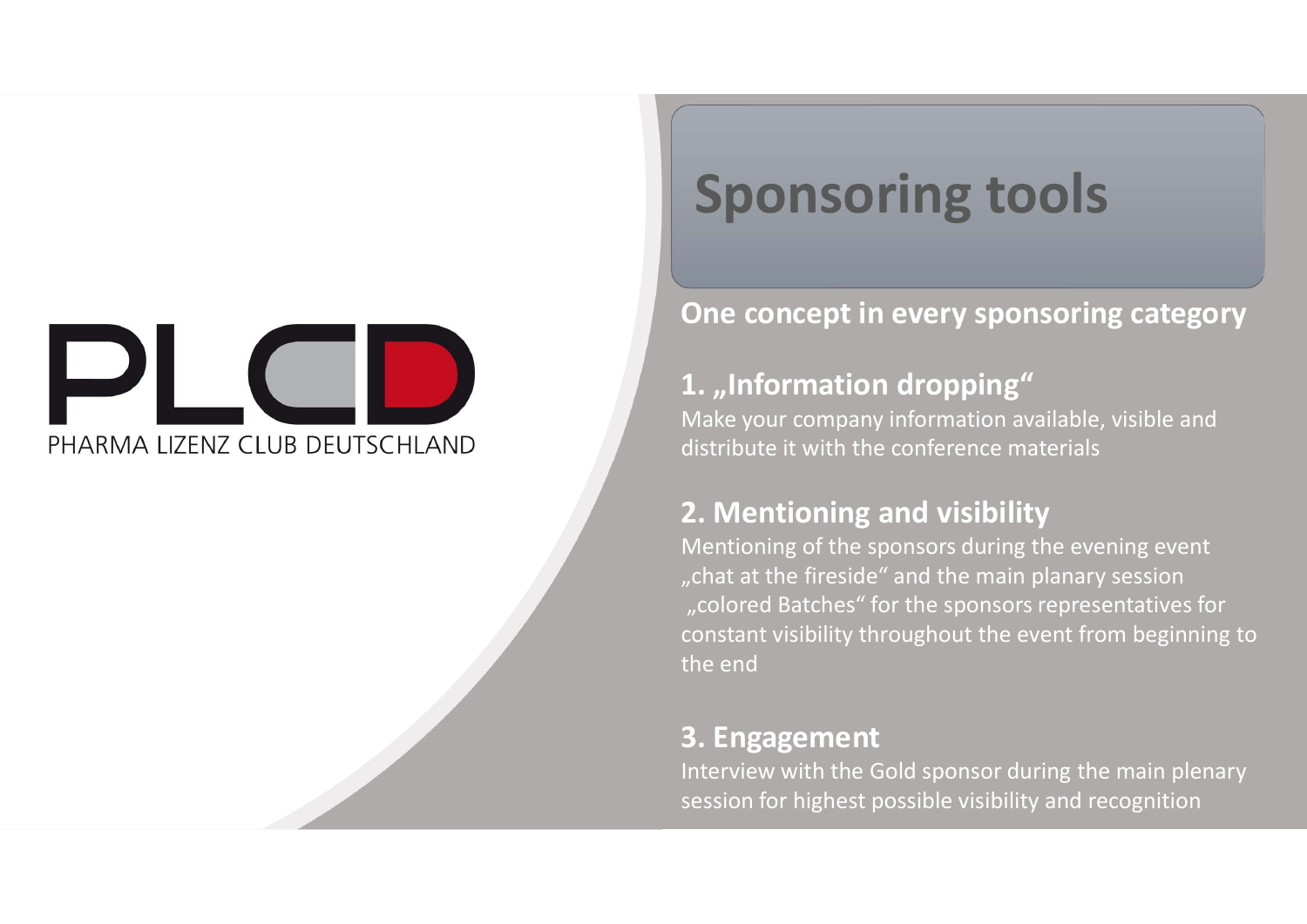

#### Sponsoring opportunities / Costs

| $\mathbf{D}$ l<br>PHARMA LIZENZ CLUB DEUTSCHLAND<br>Sponsoring opportunities / Costs |                                                                                                                                    |              |                   |                           |                |
|--------------------------------------------------------------------------------------|------------------------------------------------------------------------------------------------------------------------------------|--------------|-------------------|---------------------------|----------------|
| Where at the PLCD meeting? Description                                               |                                                                                                                                    | GOLD         | <b>SILVER</b>     | <b>BRONZE</b>             | Objective      |
| <b>EURO + VAT</b>                                                                    |                                                                                                                                    |              | 4.000,00 2.000,00 | 500,00                    |                |
| Booth                                                                                | Heightened visibility. Exposure to your target market                                                                              | х            |                   |                           | Visibility     |
| Reception desk<br>& batch pick up                                                    | Flyer pick up with the conference pack                                                                                             | X            | X                 | X                         | Information    |
| <b>Talking Tables</b>                                                                | Colored batches indicate the role as a sponsor and make the sponsor team stick out from the main audience                          | 1X           | ΙX.               | $\boldsymbol{\mathsf{X}}$ | Visibility     |
| Chat at the fireside                                                                 | Mentioning of the company name, name of the sponsors representative in hirarchical order by one of the PLCD Board Members X        |              | <b>x</b>          | $\mathsf{X}$              | Visibility     |
| Chat at the fireside                                                                 | Colored batches indicate the role as a sponsor                                                                                     |              | $\mathsf{x}$      | $\mathsf{X}$              | Visibility     |
| Main plenary session                                                                 | Colored batches indicate the role as a sponsor                                                                                     | X            | $\mathbf x$       | $\mathsf{X}$              | Visibility     |
| Main plenary session                                                                 | "Talk 2 me box"                                                                                                                    | X            | $\mathsf{x}$      |                           | Direct contact |
| Main plenary session                                                                 | Drop advertising material at the attendies desk (pen, flyer, etc.)                                                                 | $\mathsf{X}$ | IX.               |                           | Information    |
|                                                                                      | Mentioning of the sponsors company name and read out of a prepared company statement/objective at beginning<br>of the main session | $\mathsf{X}$ | <b>x</b>          | $\boldsymbol{\mathsf{X}}$ | Visibility     |
| Main plenary session                                                                 |                                                                                                                                    | X            |                   |                           | Visibility     |
| Main plenary session                                                                 | Interview between the lectures; 5 min re industry relevant topics; 3 prepared questions moderated by PLCD,<br>answered by sponsor  |              |                   |                           |                |